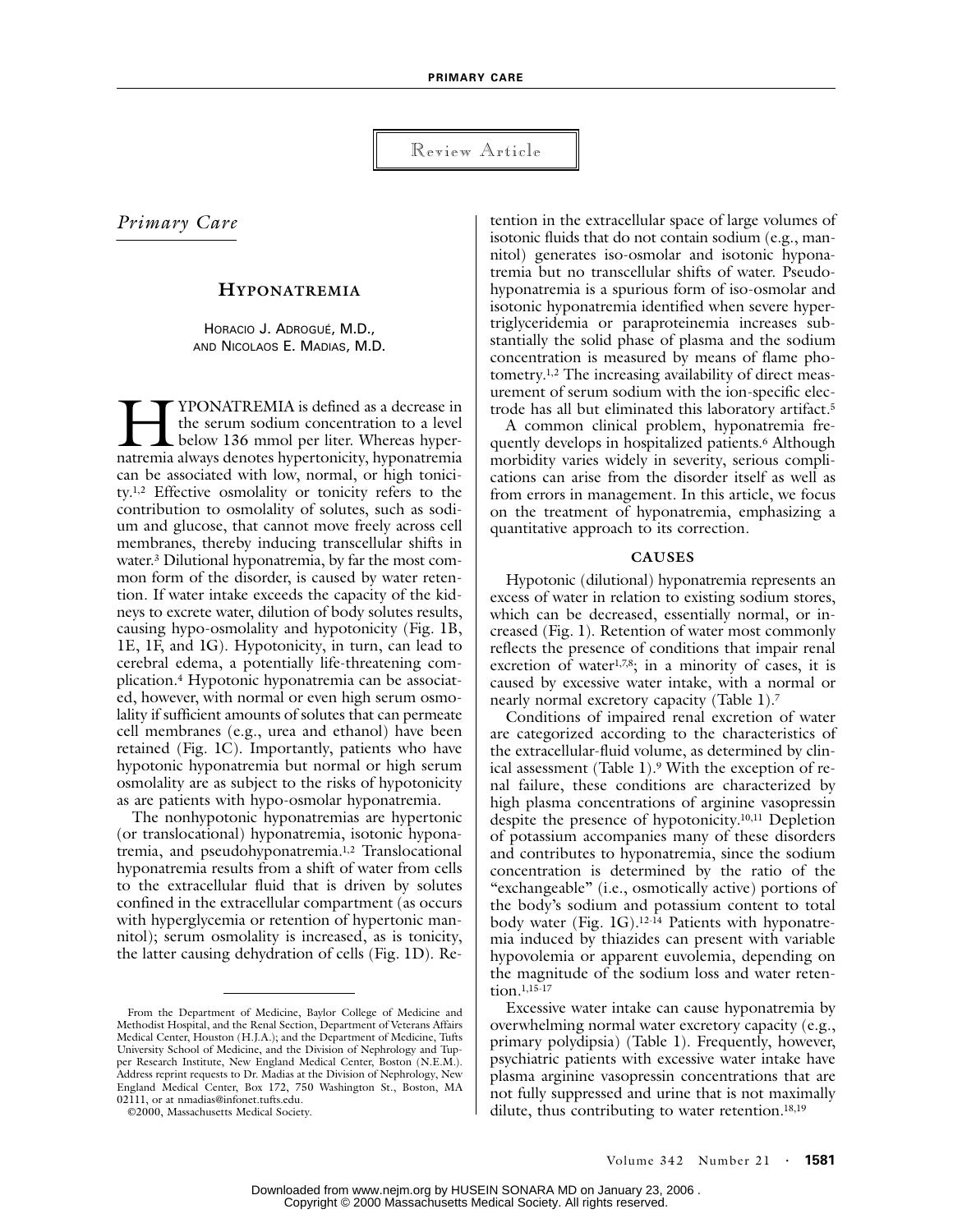

**Figure 1.** Extracellular-Fluid and Intracellular-Fluid Compartments under Normal Conditions and during States of Hyponatremia. Normally, the extracellular-fluid and intracellular-fluid compartments make up 40 percent and 60 percent of total body water, respectively (Panel A). With the syndrome of inappropriate secretion of antidiuretic hormone, the volumes of extracellular fluid and intracellular fluid expand (although a small element of sodium and potassium loss, not shown, occurs during inception of the syndrome) (Panel B). Water retention can lead to hypotonic hyponatremia without the anticipated hypo-osmolality in patients who have accumulated ineffective osmoles, such as urea (Panel C). A shift of water from the intracellular-fluid compartment to the extracellular-fluid compartment, driven by solutes confined in the extracellular fluid, results in hypertonic (translocational) hyponatremia (Panel D). Sodium depletion (and secondary water retention) usually contracts the volume of extracellular fluid but expands the intracellular-fluid compartment. At times, water retention can be sufficient to restore the volume of extracellular fluid to normal or even above-normal levels (Panel E). Hypotonic hyponatremia in sodium-retentive states involves expansion of both compartments, but predominantly the extracellular-fluid compartment (Panel F). Gain of sodium and loss of potassium in association with a defect of water excretion, as they occur in congestive heart failure treated with diuretics, lead to expansion of the extracellular-fluid compartment but contraction of the intracellular-fluid compartment (Panel G). In each panel, open circles denote sodium, solid circles potassium, large squares impermeable solutes other than sodium, and small squares permeable solutes; the broken line between the two compartments represents the cell membrane, and the shading indicates the intravascular volume.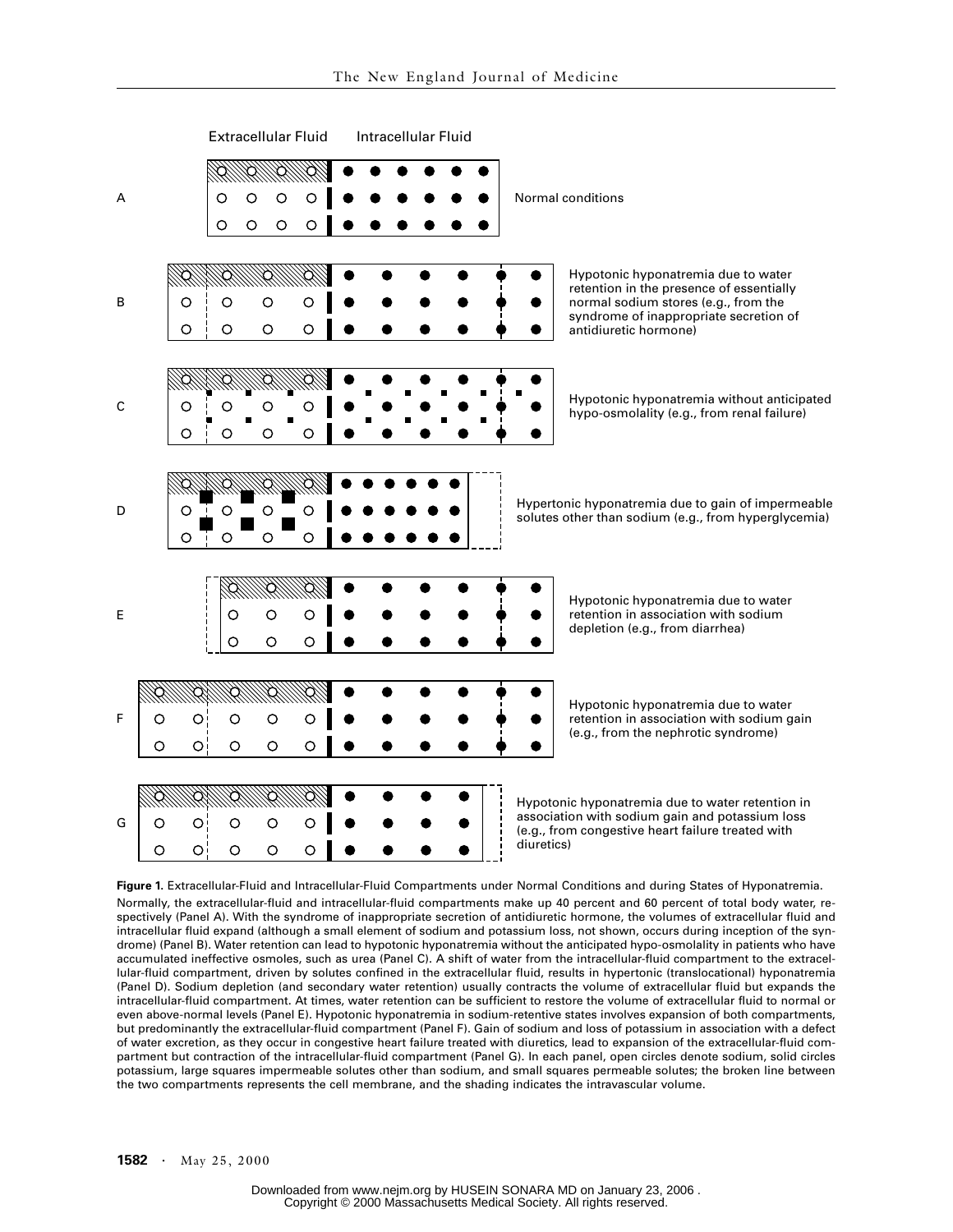#### **TABLE 1. CAUSES OF HYPOTONIC HYPONATREMIA.**

### **IMPAIRED CAPACITY OF RENAL WATER EXCRETION**

### **Decreased volume of extracellular fluid**

Renal sodium loss Diuretic agents Osmotic diuresis (glucose, urea, mannitol) Adrenal insufficiency Salt-wasting nephropathy Bicarbonaturia (renal tubular acidosis, disequilibrium stage of vomiting) Ketonuria Extrarenal sodium loss Diarrhea Vomiting Blood loss Excessive sweating (e.g., in marathon runners) Fluid sequestration in "third space" Bowel obstruction Peritonitis Pancreatitis Muscle trauma Burns **Increased volume of extracellular fluid** Congestive heart failure Cirrhosis Nephrotic syndrome

Renal failure (acute or chronic)

Pregnancy

**Essentially normal volume of extracellular fluid** Thiazide diuretics\* Hypothyroidism Adrenal insufficiency Syndrome of inappropriate secretion of antidiuretic hormone Cancer Pulmonary tumors Mediastinal tumors Extrathoracic tumors Central nervous system disorders Acute psychosis Mass lesions Inflammatory and demyelinating diseases Stroke Hemorrhage Trauma Drugs Desmopressin Oxytocin Prostaglandin-synthesis inhibitors Nicotine Phenothiazines **Tricyclics** Serotonin-reuptake inhibitors Opiate derivatives Chlorpropamide Clofibrate Carbamazepine Cyclophosphamide Vincristine Pulmonary conditions Infections Acute respiratory failure Positive-pressure ventilation Miscellaneous Postoperative state Pain Severe nausea Infection with the human immunodeficiency virus Decreased intake of solutes Beer potomania Tea-and-toast diet

#### **EXCESSIVE WATER INTAKE**

Primary polydipsia† Dilute infant formula Sodium-free irrigant solutions (used in hysteroscopy, laparoscopy, or transurethral resection of the prostate)‡ Accidental intake of large amounts of water (e.g., during swimming lessons) Multiple tap-water enemas

\*Sodium depletion, potassium depletion, stimulation of thirst, and impaired urinary dilution are implicated.

†Often a mild reduction in the capacity for water excretion is also present.

‡Hyponatremia is not always hypotonic.

Hyperglycemia is the most common cause of translocational hyponatremia (Fig. 1D). An increase of 100 mg per deciliter (5.6 mmol per liter) in the serum glucose concentration decreases serum sodium by approximately 1.7 mmol per liter, with the end result a rise in serum osmolality of approximately 2.0 mOsm per kilogram of water.1 Retention of hypertonic mannitol, which occurs in patients with renal insufficiency, has the same effect. In both conditions, the resultant hypertonicity can be aggravated by osmotic diuresis; moderation of hyponatremia or frank hypernatremia can develop, since the total of the sodium and potassium concentrations in the urine falls short of that in serum.20

Massive absorption of irrigant solutions that do not contain sodium (e.g., those used during transurethral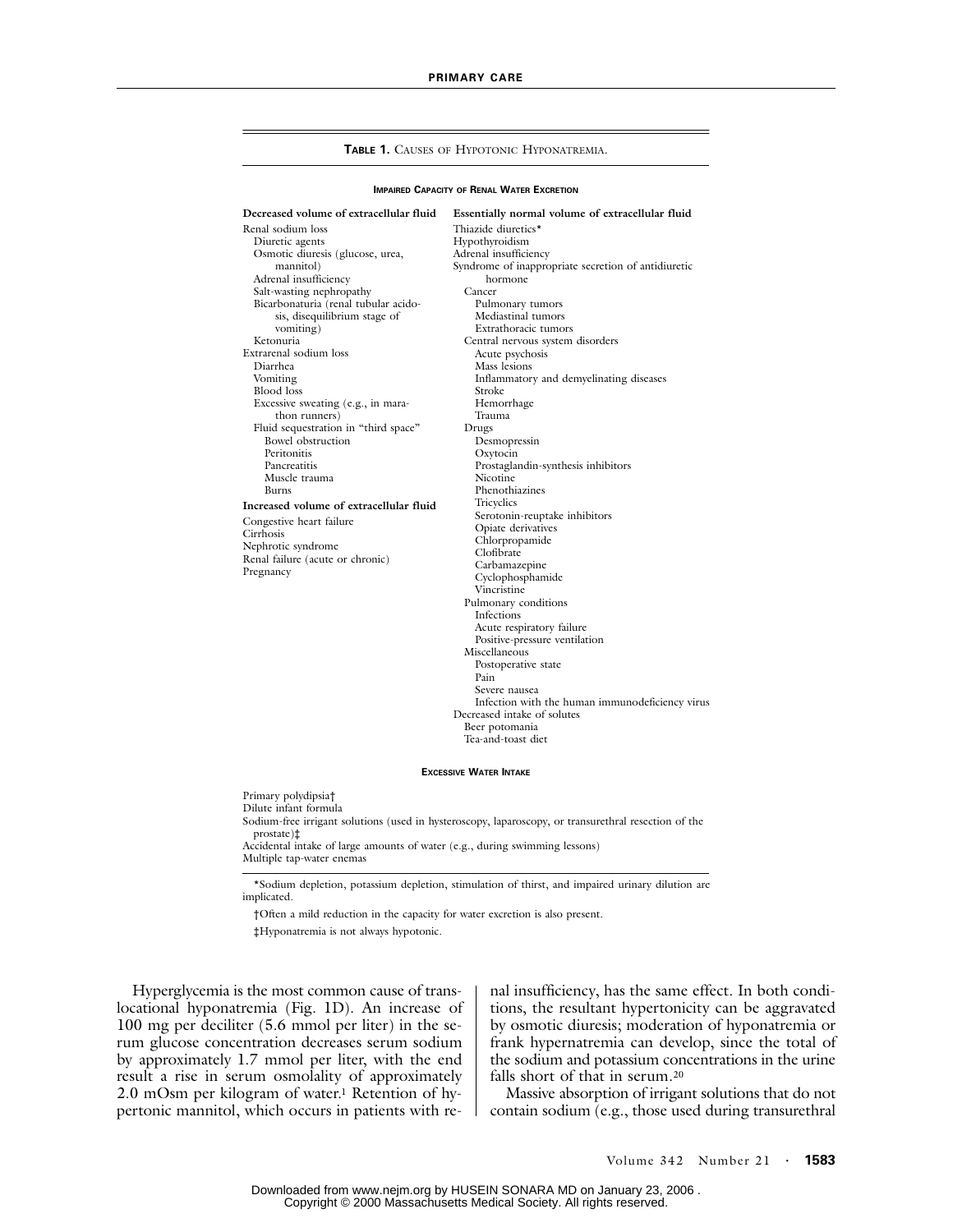prostatectomy) can cause severe and symptomatic hyponatremia. Reflecting the composition of the irrigant, the resultant hyponatremia can be either hypotonic (with an irrigant containing 1.5 percent glycine or 3.3 percent sorbitol) or isotonic (with an irrigant containing 5 percent mannitol). Whether the symptoms derive from the presence of retained solutes, the metabolic products of such solutes, hypotonicity, or the low serum sodium concentration itself remains unclear.21,22

The most common causes of severe hyponatremia in adults are therapy with thiazides, the postoperative state and other causes of the syndrome of inappropriate secretion of antidiuretic hormone, polydipsia in psychiatric patients, and transurethral prostatectomy.1,17,23-25 Gastrointestinal fluid loss, ingestion of dilute formula, accidental ingestion of excessive water, and receipt of multiple tap-water enemas are the main causes of severe hyponatremia in infants and children.17,26

# **CLINICAL MANIFESTATIONS**

Just as in hypernatremia, the manifestations of hypotonic hyponatremia are largely related to dysfunction of the central nervous system, and they are more conspicuous when the decrease in the serum sodium concentration is large or rapid (i.e., occurring within a period of hours).27 Headache, nausea, vomiting, mus-



## **Figure 2.** Effects of Hyponatremia on the Brain and Adaptive Responses.

Within minutes after the development of hypotonicity, water gain causes swelling of the brain and a decrease in osmolality of the brain. Partial restoration of brain volume occurs within a few hours as a result of cellular loss of electrolytes (rapid adaptation). The normalization of brain volume is completed within several days through loss of organic osmolytes from brain cells (slow adaptation). Low osmolality in the brain persists despite the normalization of brain volume. Proper correction of hypotonicity reestablishes normal osmolality without risking damage to the brain. Overly aggressive correction of hyponatremia can lead to irreversible brain damage.

**1584 ·** May 25, 2000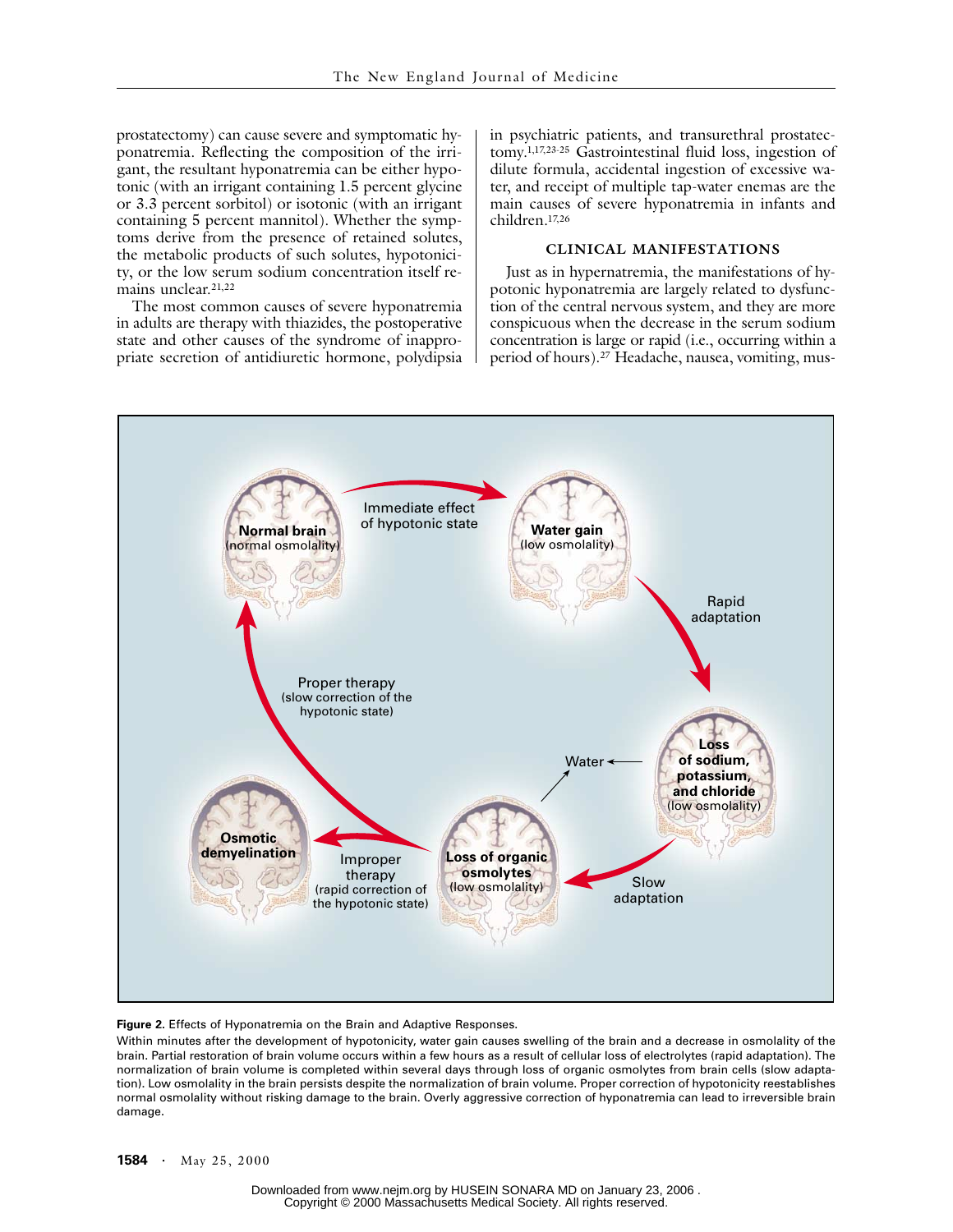cle cramps, lethargy, restlessness, disorientation, and depressed reflexes can be observed. Whereas most patients with a serum sodium concentration exceeding 125 mmol per liter are asymptomatic, those with lower values may have symptoms, especially if the disorder has developed rapidly.4 Complications of severe and rapidly evolving hyponatremia include seizures, coma, permanent brain damage, respiratory arrest, brain-stem herniation, and death. These complications often occur with excessive water retention in patients who are essentially euvolemic (e.g., those recovering from surgery or those with primary polydipsia); menstruating women appear to be at particular risk.23,28

Hypotonic hyponatremia causes entry of water into the brain, resulting in cerebral edema (Fig. 2). Because the surrounding cranium limits expansion of the brain, intracranial hypertension develops, with a risk of brain injury. Fortunately, solutes leave brain tissues within hours, thereby inducing water loss and ameliorating brain swelling.<sup>29,30</sup> This process of adaptation by the brain accounts for the relatively asymptomatic nature of even severe hyponatremia if it develops slowly. Nevertheless, brain adaptation is also the source of the risk of osmotic demyelination.31-33 Although rare, osmotic demyelination is serious and can develop one to several days after aggressive treatment of hyponatremia by any method, including water restriction alone.<sup>34-36</sup> Shrinkage of the brain

triggers demyelination of pontine and extrapontine neurons that can cause neurologic dysfunction, including quadriplegia, pseudobulbar palsy, seizures, coma, and even death. Hepatic failure, potassium depletion, and malnutrition increase the risk of this complication.1,37

## **MANAGEMENT**

The optimal treatment of hypotonic hyponatremia requires balancing the risks of hypotonicity against those of therapy.28 The presence of symptoms and their severity largely determine the pace of correction.

### **Symptomatic Hypotonic Hyponatremia**

Patients who have symptomatic hyponatremia with concentrated urine (osmolality,  $\geq 200$  mOsm per kilogram of water) and clinical euvolemia or hypervolemia require infusion of hypertonic saline (Table 2). This treatment can provide rapid but controlled correction of hyponatremia. Hypertonic saline is usually combined with furosemide to limit treatmentinduced expansion of the extracellular-fluid volume. Because furosemide-induced diuresis is equivalent to a one-half isotonic saline solution, it aids in the correction of hyponatremia, as do ongoing dermal and respiratory fluid losses; anticipation of these losses should temper the pace of infusion of hypertonic saline. Obviously, electrolyte-free water intake must be withheld. In addition to hypertonic saline, hormone-

**TABLE 2.** FORMULAS FOR USE IN MANAGING HYPONATREMIA AND CHARACTERISTICS OF INFUSATES.

| FORMULA*                                                                                                                                                                                                                           |                                           | <b>CLINICAL USE</b>                                                                           |
|------------------------------------------------------------------------------------------------------------------------------------------------------------------------------------------------------------------------------------|-------------------------------------------|-----------------------------------------------------------------------------------------------|
| infusate $Na^+$ – serum $Na^+$<br>1. Change in serum $Na^+=$<br>total body water $+1$                                                                                                                                              |                                           | Estimate the effect of 1 liter of<br>any infusate on serum Na <sup>+</sup>                    |
| 2. Change in serum $Na^+ = \frac{(infusate\ Na^+ + infusate\ K^+)-}{e}$ serum $Na^+$<br>total body water $+1$                                                                                                                      |                                           | Estimate the effect of 1 liter of<br>any infusate containing Na+<br>and $K^+$ on serum $Na^+$ |
| <b>INFLISATE</b>                                                                                                                                                                                                                   | <b>INFUSATE Na+</b>                       | <b>EXTRACELLULAR-FLUID</b><br><b>DISTRIBUTION</b>                                             |
|                                                                                                                                                                                                                                    | mmol per liter                            | $\%$                                                                                          |
| 5% Sodium chloride in water<br>3% Sodium chloride in water<br>0.9% Sodium chloride in water<br>Ringer's lactate solution<br>0.45% Sodium chloride in water<br>0.2% Sodium chloride in 5% dextrose in water<br>5% Dextrose in water | 855<br>513<br>154<br>130<br>77<br>34<br>0 | 100†<br>100†<br>100<br>97<br>73<br>55<br>40                                                   |

<sup>\*</sup>The numerator in formula 1 is a simplification of the expression (infusate Na+ – serum Na+) $\times$ 1 liter, with the value yielded by the equation in millimoles per liter.<sup>38</sup> The estimated total body water (in liters) is calculated as a fraction of body weight. The fraction is 0.6 in children; 0.6 and 0.5 in nonelderly men and women, respectively; and 0.5 and 0.45 in elderly men and women, respectively.39 Normally, extracellular and intracellular fluids account for 40 and 60 percent of total body water, respectively.39

<sup>†</sup>In addition to its complete distribution in the extracellular compartment, this infusate induces osmotic removal of water from the intracellular compartment.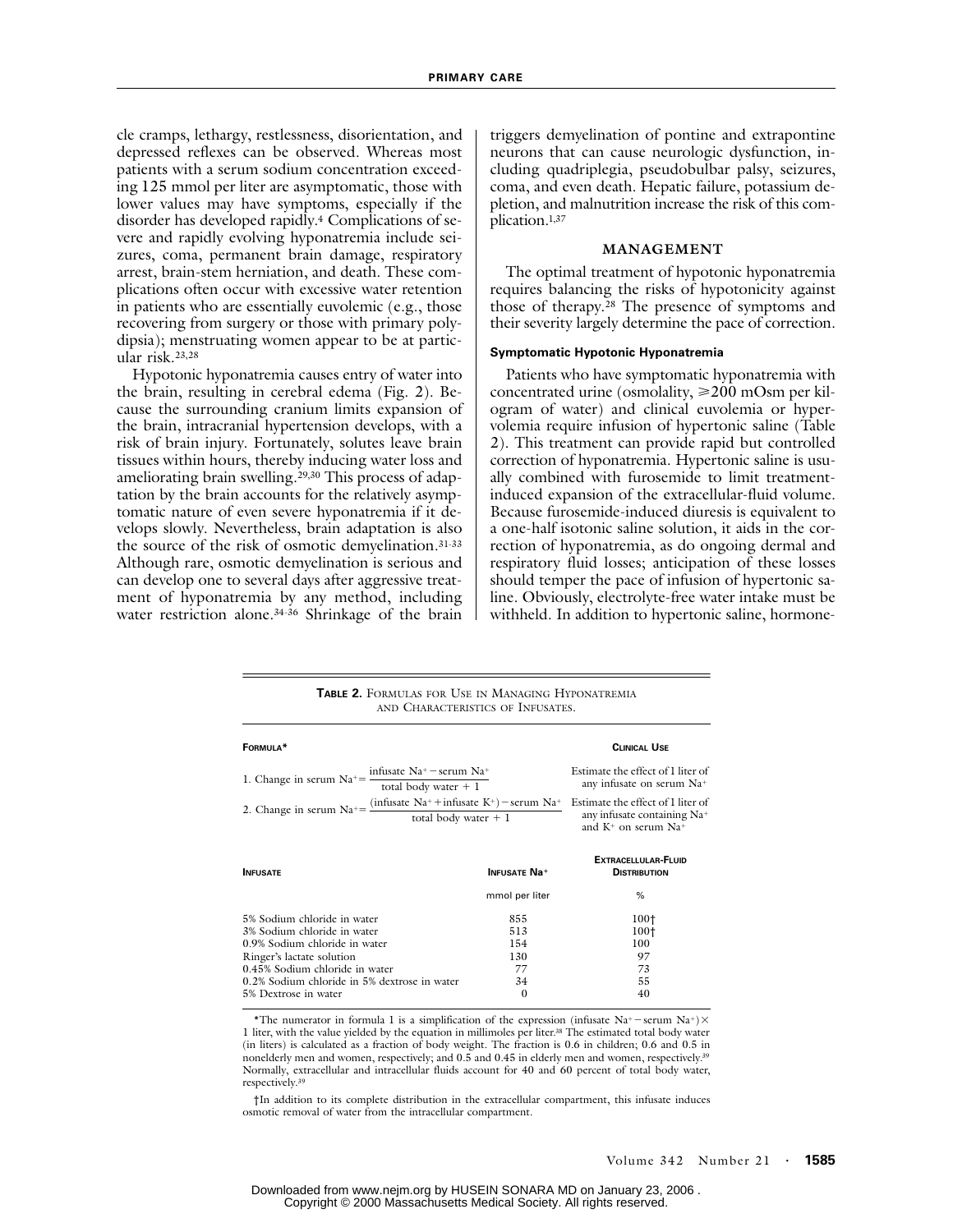replacement therapy should be given to patients with suspected hypothyroidism or adrenal insufficiency after blood samples are obtained for diagnostic testing.7,17 On the other hand, most patients with hypovolemia can be treated successfully with isotonic saline. Patients with seizures also require immediate anticonvulsant-drug therapy and adequate ventilation.40

Patients with symptomatic hyponatremia and dilute urine (osmolality, <200 mOsm per kilogram of water) but with less serious symptoms usually require only water restriction and close observation. Severe symptoms (e.g., seizures or coma) call for infusion of hypertonic saline.

There is no consensus about the optimal treatment of symptomatic hyponatremia.28,40-49 Nevertheless, correction should be of a sufficient pace and magnitude to reverse the manifestations of hypotonicity but not be so rapid and large as to pose a risk of the development of osmotic demyelination. Physiologic considerations indicate that a relatively small increase in the serum sodium concentration, on the order of 5 percent, should substantially reduce cerebral edema.9,50 Even seizures induced by hyponatremia can be stopped by rapid increases in the serum sodium concentration that average only 3 to 7 mmol per liter.51,52 Most reported cases of osmotic demyelination occurred after rates of correction that exceeded 12 mmol per liter per day were used, but isolated cases occurred after corrections of only 9 to 10 mmol per liter in 24 hours or 19 mmol per liter in 48 hours.34,35,40,48,53-56 After weighing the available evidence and the all-too-real risk of overshooting the mark, we recommend a targeted rate of correction that does not exceed 8 mmol per liter on any day of treatment. Remaining within this target, the initial rate of correction can still be 1 to 2 mmol per liter per hour for several hours in patients with severe symptoms. Should severe symptoms not respond to correction according to the specified target, we suggest that this limit be cautiously exceeded, since the imminent risks of hypotonicity override the potential risk of osmotic demyelination. Recommended indications for stopping the rapid correction of symptomatic hyponatremia (regardless of the method used) are the cessation of life-threatening manifestations, moderation of other symptoms, or the achievement of a serum sodium concentration of 125 to 130 mmol per liter (or even lower if the base-line serum sodium concentration is below 100 mmol per liter).28,40 Long-term management of hyponatremia (described below) should then be initiated. Although faster rates of correction can be tolerated safely by most patients with acute symptomatic hyponatremia, there is no evidence that such an approach is beneficial.40,57 Moreover, ascertaining the duration of hyponatremia is usually difficult.

How can the physician determine what the rate of infusion of the selected solution should be? This rate

can be derived expediently by applying formula 1 in Table 2, the same formula used for managing hypernatremia, which projects the change in serum sodium elicited by the retention of 1 liter of any infusate.38 Dividing the change in serum sodium targeted for a given treatment period by the output of this formula determines the volume of infusate required, and hence the rate of infusion. Table 2 also presents the sodium concentrations of commonly used infusates, their fractional distribution in the extracellular fluid, and clinical estimates of total body water.<sup>39</sup> We do not recommend use of the conventional formula for the correction of hyponatremia, as follows:

sodium requirement=total body water $\times$ (desired serum sodium concentration $-$ current sodium concentration).

The conventional formula requires a complicated procedure to convert the amount of sodium required to raise the sodium concentration to an infusion rate for the selected solution.

The cases described below illustrate the various forms of symptomatic hyponatremia and their management.

## *Hyponatremia in the Postoperative State*

A previously healthy 32-year-old woman has three grand mal seizures two days after an appendectomy. She receives 20 mg of diazepam and 250 mg of phenytoin intravenously and undergoes laryngeal intubation with mechanical ventilation. Three liters of 5 percent dextrose in water had been infused during the first day after surgery, and the patient subsequently drank an unknown but substantial amount of water. Clinically, she is euvolemic, and she weighs 46 kg. She is stuporous and responds to pain but not to commands. The serum sodium concentration is 112 mmol per liter, the serum potassium concentration is 4.1 mmol per liter, serum osmolality is 228 mOsm per kilogram of water, and urine osmolality is 510 mOsm per kilogram of water. Hypotonic hyponatremia in this patient is a result of water retention caused by the impaired excretion of water that is associated with the postoperative state. Planned treatment includes the withholding of water, the infusion of 3 percent sodium chloride, and the intravenous administration of 20 mg of furosemide. The estimated volume of total body water is 23 liters  $(0.5 \times 46)$ .

According to formula 1 of Table 2, it is estimated that the retention of 1 liter of 3 percent sodium chloride will increase the serum sodium concentration by 16.7 mmol per liter  $([513-112] \div [23+1]$  $=16.7$ ). Given the seriousness of the patient's symptoms, the initial goal is to raise the serum sodium concentration by 3 mmol per liter over the next three hours; thus, 0.18 liter of hypertonic sodium chloride  $(3 \div 16.7)$ , or 60 ml per hour, is required. Frequent monitoring of the serum sodium concentration, initially every two to three hours, is necessary in order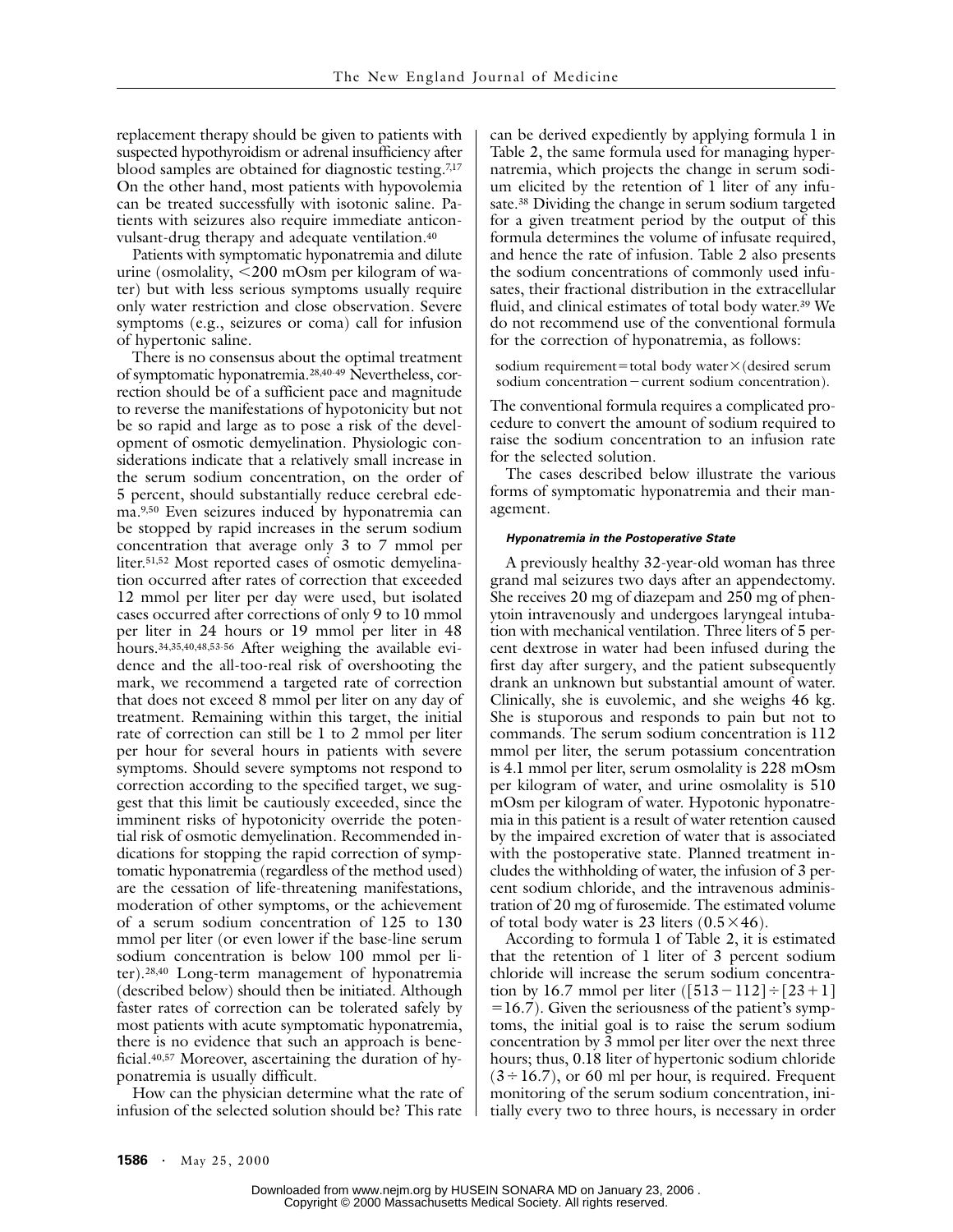to make further adjustments in the amount of fluid administered. Although measuring urinary electrolytes can occasionally assist with management, it is generally unnecessary, and we do not recommend the routine use of this procedure.

Three hours later, the patient's serum sodium concentration is 115 mmol per liter. There have been no further seizures, but the level of responsiveness remains unchanged. The new goal is to increase the serum sodium concentration by an additional 3 mmol per liter over a period of six hours with the use of 3 percent sodium chloride; thus, the infusion rate is adjusted to 30 ml per hour. Nine hours after admission, the serum sodium concentration is 119 mmol per liter. There has been no seizure activity, and the patient now responds to simple commands. Hypertonic saline is discontinued, but close monitoring of the patient's clinical status and serum sodium concentration remains in effect. If the rate of correction is estimated to exceed the targeted rate, hypotonic solution should be administered.58

## *Hyponatremia in an Essentially Euvolemic State*

A 58-year-old man with small-cell lung carcinoma presents with severe confusion and lethargy. Clinically, he is euvolemic, and he weighs 60 kg. The serum sodium concentration is 108 mmol per liter, the serum potassium concentration is 3.9 mmol per liter, serum osmolality is 220 mOsm per kilogram of water, the serum urea nitrogen concentration is 5 mg per deciliter (1.8 mmol per liter), the serum creatinine concentration is 0.5 mg per deciliter  $(44.2 \mu mol)$ per liter), and urine osmolality is 600 mOsm per kilogram of water. The physician makes a provisional diagnosis of the tumor-induced syndrome of inappropriate secretion of antidiuretic hormone on the basis of the presence of hypotonic hyponatremia and concentrated urine in a euvolemic patient, the absence of a history of diuretic use, and the absence of clinical evidence of hypothyroidism or hypoadrenalism. The treatment plan includes water restriction, the infusion of 3 percent sodium chloride, and the intravenous administration of 20 mg of furosemide. The estimated volume of total body water is 36 liters  $(0.60\times60)$ .

According to formula 1 of Table 2, the retention of 1 liter of 3 percent sodium chloride is estimated to increase the serum sodium concentration by 10.9 mmol per liter  $([513 - 108] \div [36 + 1] = 10.9)$ . The initial goal is to increase the serum sodium concentration by 5 mmol per liter over the next 12 hours. Therefore, 0.46 liter of 3 percent sodium chloride  $(5 \div 10.9)$ , or 38 ml per hour, is required.

Twelve hours after admission, the serum sodium concentration is 114 mmol per liter. The patient is mildly lethargic but easily arousable. Hypertonic saline is stopped, but fluid restriction and close monitoring continue. The new goal is to increase the serum sodium concentration by 2 mmol per liter over the next 12 hours. Twenty-four hours after admission, the serum sodium concentration is 115 mmol per liter and the patient is alert. Long-term management of hyponatremia is instituted.

### *Hyponatremia in a Hypovolemic State*

A 68-year-old woman is brought to the hospital because of progressive drowsiness and syncope. She is being treated with a low-sodium diet and 25 mg of hydrochlorothiazide daily for essential hypertension; she has had diarrhea for the past three days. She is lethargic but has no focal neurologic deficits. She weighs 60 kg. Her blood pressure while in a supine position is 96/56 mm Hg, and the pulse is 110 beats per minute. The jugular veins are flat, and skin turgor is decreased. The serum sodium concentration is 106 mmol per liter, the serum potassium concentration is 2.2 mmol per liter, the serum bicarbonate concentration is 26 mmol per liter, the serum urea nitrogen concentration is 46 mg per deciliter (16.4 mmol per liter), the serum creatinine concentration is 1.4 mg per deciliter  $(123.8 \mu mol$  per liter), serum osmolality is 232 mOsm per kilogram of water, and urine osmolality is 650 mOsm per kilogram of water. Hypotonic hyponatremia caused by thiazide therapy, gastrointestinal losses of sodium, and an associated depletion of potassium are diagnosed. Hydrochlorothiazide and water are withheld, and infusion of a 0.9 percent sodium chloride solution containing 30 mmol of potassium chloride per liter is initiated. The estimated volume of total body water is 27 liters  $(0.45\times60)$ .

According to formula 2 of Table 2 (a simple derivative of formula 1), it is projected that the retention of 1 liter of this infusate will increase the serum sodium concentration by 2.8 mmol per liter ( $[154+30]$  $-106 \div [27+1] = 2.8$ ). Considering the patient's hemodynamic status, the physician prescribes 1 liter of infusate per hour for the next two hours. At the end of this period, the blood pressure is 128/72 mm Hg, mental status is substantially improved, the serum sodium concentration is 112 mmol per liter, and the serum potassium concentration is 3.0 mmol per liter. The physician recognizes that as soon as the patient's extracellular-fluid volume nears restoration, the nonosmotic stimulus to arginine vasopressin release will cease, thereby fostering rapid excretion of dilute urine and correction of the hyponatremia at an overly rapid pace. Therefore, the prescription is switched to 0.45 percent sodium chloride containing 30 mmol of potassium chloride per liter infused at 100 ml per hour. Despite the estimate that retention of 1 liter of this infusate will have no measurable effect on the serum sodium concentration (i.e.,  $[77+30]-112$  $\div$ [27+1]=-0.2), the anticipated production of urine with lower sodium and potassium concentrations than those of the infusate will promote correc-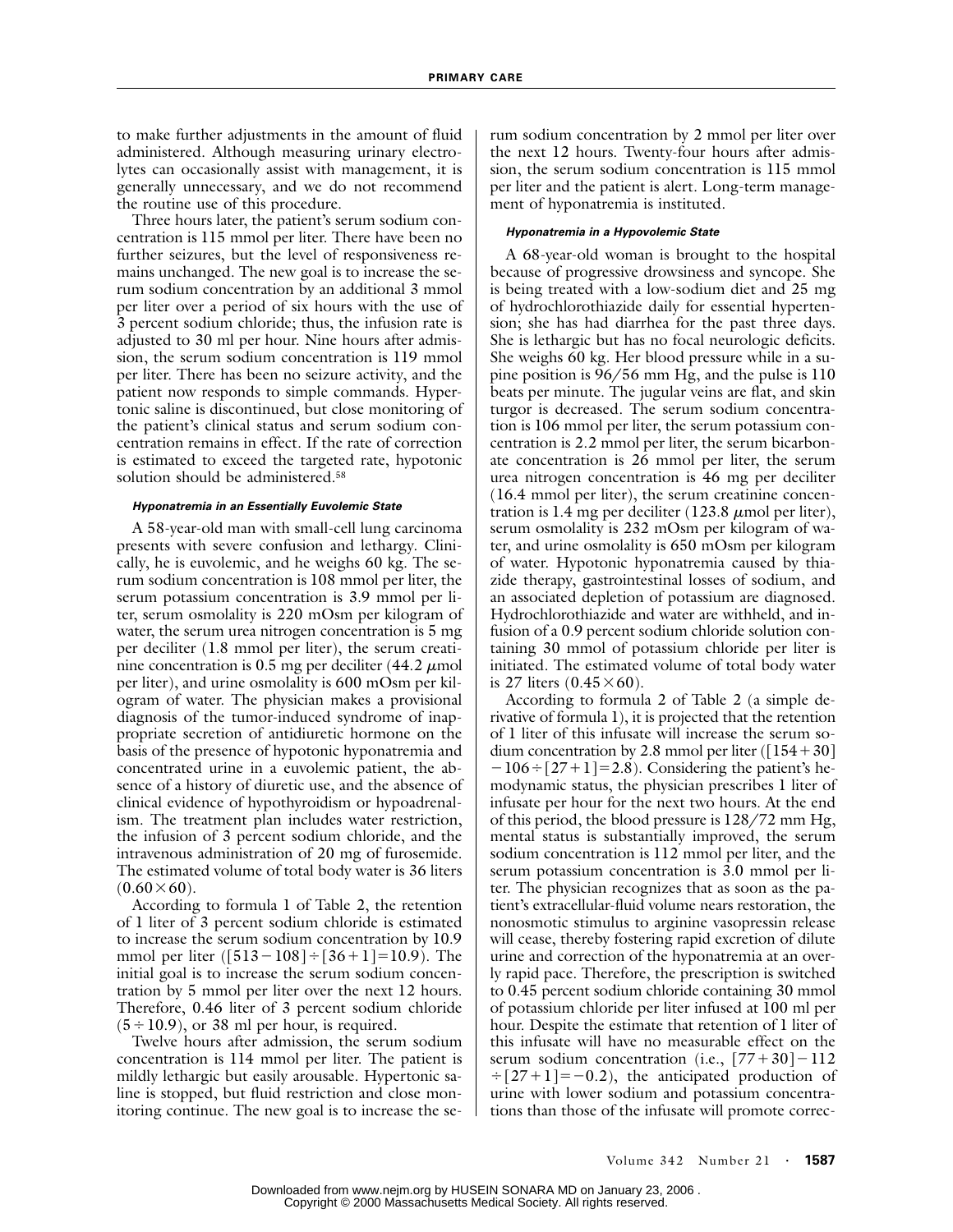tion of the hyponatremia. Twelve hours after admission, the patient's condition continues to improve; the serum sodium concentration is 114 mmol per liter, and the serum potassium concentration is 3.2 mmol per liter. To slow down further correction over the next 12 hours, an infusion of 5 percent dextrose in water containing 30 mmol of potassium chloride per liter is started at a rate matching urinary output. Subsequently, long-term management of hyponatremia should be pursued.

# **Asymptomatic Hypotonic Hyponatremia**

For certain patients with asymptomatic hyponatremia, the main risk of complications occurs during the correction phase. This is true of patients who stopped drinking large amounts of water<sup>36</sup> and those who underwent repair of a water-excretion defect (e.g., repletion of extracellular-fluid volume and discontinuation of drugs that cause the condition). If excessive diuresis occurs and the projected rate of spontaneous correction exceeds that recommended for patients with symptomatic hyponatremia, hypotonic fluids or desmopressin can be administered.44

By contrast, there is no such risk associated with the asymptomatic hyponatremia that accompanies edematous states or the persistent syndrome of inappropriate secretion of antidiuretic hormone because of the prevailing defect of water excretion. Water restriction (to  $<800$  ml per day) is the mainstay of longterm management, with the goal being induction of negative water balance.43,44 In severe cardiac failure, optimization of hemodynamics by several measures, including the use of angiotensin-converting–enzyme inhibitors, can increase excretion of electrolyte-free water and moderate hyponatremia. Loop, but not thiazide, diuretics reduce urine concentration and augment excretion of electrolyte-free water, thereby permitting relaxation of fluid restriction. In the syndrome of inappropriate secretion of antidiuretic hormone, but not in edematous disorders, loop diuretics should be combined with plentiful sodium intake (in the form of dietary sodium or salt tablets), a treatment that augments water loss. If these measures fail, 600 to 1200 mg of demeclocycline per day can help by inducing nephrogenic diabetes insipidus.<sup>44</sup> Monitoring of renal function is required, because demeclocycline has nephrotoxic effects, especially in patients with cirrhosis. Moreover, the drug imposes the risk of hypernatremia in patients who do not take in sufficient water. Management of chronic hyponatremia will be helped by the anticipated introduction of promising oral agents that antagonize the effect of arginine vasopressin on the  $V_2$  receptor.<sup>59,60</sup>

#### **Nonhypotonic Hyponatremia**

Corrective measures for nonhypotonic hyponatremia are directed at the underlying disorder rather than at the hyponatremia itself. Administration of insulin is the basis of treatment for uncontrolled diabetes, but deficits of water, sodium, and potassium should also be corrected. Furosemide hastens the recovery of patients who absorb irrigant solutions; if renal function is impaired, hemodialysis is the preferred option.22

## **Common Errors in Management**

Although water restriction will ameliorate all forms of hyponatremia, it is not the optimal therapy in all cases. Hyponatremias associated with the depletion of extracellular-fluid volume (Table 1) require correction of the prevailing sodium deficit. On the other hand, isotonic saline is unsuitable for correcting the hyponatremia of the syndrome of inappropriate secretion of antidiuretic hormone; if administered, the resulting rise in serum sodium is both small and transient, with the infused salt being excreted in concentrated urine and thereby causing a net retention of water and worsening of the hyponatremia.38 Although uncertainty about the diagnosis might occasionally justify a limited trial of isotonic saline, attentive follow-up is needed to confirm the diagnosis before substantial deterioration occurs. Great vigilance is required in order to recognize and diagnose hypothyroidism and adrenal insufficiency, since these disorders tend to masquerade as cases of the syndrome of inappropriate secretion of antidiuretic hormone. The presence of hyperkalemia should always alert the physician to the possibility of adrenal insufficiency.

Whereas patients with persistent asymptomatic hyponatremia require slow-paced management, those with symptomatic hyponatremia must receive rapid but controlled correction. Prudent use of hypertonic saline can be lifesaving, but failure to follow the recommendations for treatment can cause devastating and even lethal consequences.

Hyponatremia that is acquired in the hospital is largely preventable.6 A defect of water excretion can be present on admission, or it can worsen or develop during the course of hospitalization as a result of several antidiuretic influences (e.g., medications, organ failure, and the postoperative state). The presence of such a defect notwithstanding, hyponatremia will not develop as long as the intake of electrolyte-free water does not exceed the capacity for water excretion plus insensible losses. Thus, hypotonic fluids must be supplied carefully to hospitalized patients.

*We are indebted to Linda Sue Seals and Yulie I. Tirayoh for assistance in the preparation of the manuscript.*

### **REFERENCES**

**<sup>1.</sup>** Gennari FJ. Hypo-hypernatraemia: disorders of water balance. In: Davison AM, Cameron JS, Grünfeld J-P, Kerr DNS, Ritz E, Winearls CG, eds. Oxford textbook of clinical nephrology. 2nd ed. Vol. 1. Oxford, England: Oxford University Press, 1998:175-200.